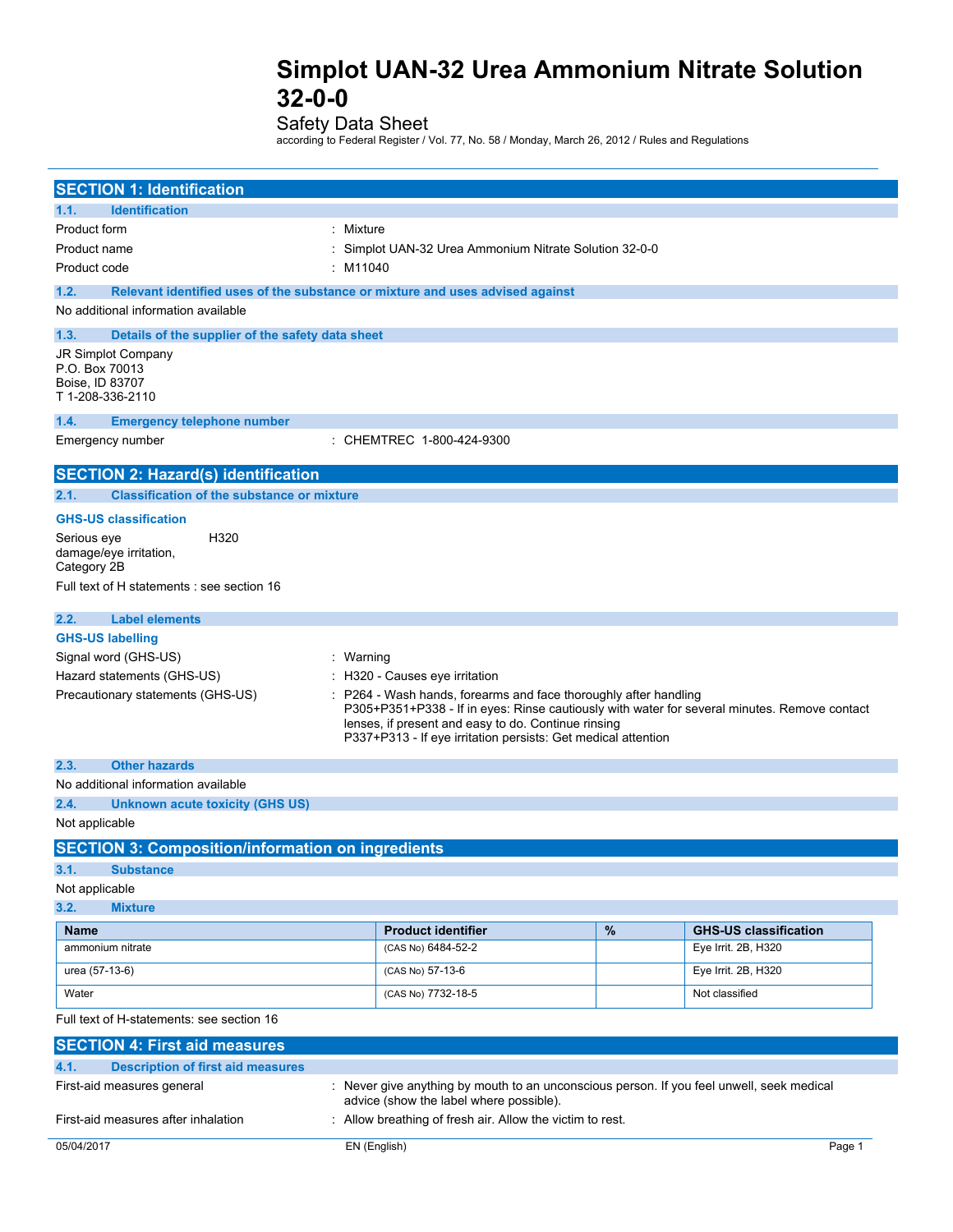Safety Data Sheet

| according to Federal Register / Vol. 77, No. 58 / Monday, March 26, 2012 / Rules and Regulations        |                                                                                                                                                                                                      |  |  |
|---------------------------------------------------------------------------------------------------------|------------------------------------------------------------------------------------------------------------------------------------------------------------------------------------------------------|--|--|
| First-aid measures after skin contact                                                                   | : Remove affected clothing and wash all exposed skin area with mild soap and water, followed<br>by warm water rinse.                                                                                 |  |  |
| First-aid measures after eye contact                                                                    | : IF IN EYES: Rinse cautiously with water for several minutes. Remove contact lenses, if present<br>and easy to do. Continue rinsing.                                                                |  |  |
| First-aid measures after ingestion                                                                      | : Rinse mouth. Do NOT induce vomiting. Obtain emergency medical attention.                                                                                                                           |  |  |
| 4.2.<br>Most important symptoms and effects, both acute and delayed                                     |                                                                                                                                                                                                      |  |  |
| Symptoms/injuries after eye contact                                                                     | : Causes eye irritation.                                                                                                                                                                             |  |  |
| 4.3.<br>Indication of any immediate medical attention and special treatment needed                      |                                                                                                                                                                                                      |  |  |
| No additional information available                                                                     |                                                                                                                                                                                                      |  |  |
| <b>SECTION 5: Firefighting measures</b>                                                                 |                                                                                                                                                                                                      |  |  |
| 5.1.<br><b>Extinguishing media</b>                                                                      |                                                                                                                                                                                                      |  |  |
| Suitable extinguishing media                                                                            | : Foam. Dry powder. Carbon dioxide. Water spray. Sand.                                                                                                                                               |  |  |
| Unsuitable extinguishing media                                                                          | : Do not use a heavy water stream.                                                                                                                                                                   |  |  |
| 5.2.<br>Special hazards arising from the substance or mixture                                           |                                                                                                                                                                                                      |  |  |
| No additional information available                                                                     |                                                                                                                                                                                                      |  |  |
| 5.3.<br><b>Advice for firefighters</b>                                                                  |                                                                                                                                                                                                      |  |  |
| Firefighting instructions                                                                               | : Use water spray or fog for cooling exposed containers. Exercise caution when fighting any<br>chemical fire. Prevent fire-fighting water from entering environment.                                 |  |  |
| Protection during firefighting                                                                          | : Do not enter fire area without proper protective equipment, including respiratory protection.                                                                                                      |  |  |
| <b>SECTION 6: Accidental release measures</b>                                                           |                                                                                                                                                                                                      |  |  |
| Personal precautions, protective equipment and emergency procedures<br>6.1.                             |                                                                                                                                                                                                      |  |  |
| 6.1.1.<br>For non-emergency personnel                                                                   |                                                                                                                                                                                                      |  |  |
| Emergency procedures                                                                                    | : Evacuate unnecessary personnel.                                                                                                                                                                    |  |  |
| 6.1.2.<br>For emergency responders                                                                      |                                                                                                                                                                                                      |  |  |
| Protective equipment                                                                                    | : Equip cleanup crew with proper protection.                                                                                                                                                         |  |  |
| Emergency procedures                                                                                    | : Ventilate area.                                                                                                                                                                                    |  |  |
| 6.2.<br><b>Environmental precautions</b>                                                                |                                                                                                                                                                                                      |  |  |
| Prevent entry to sewers and public waters. Notify authorities if liquid enters sewers or public waters. |                                                                                                                                                                                                      |  |  |
| 6.3.<br>Methods and material for containment and cleaning up                                            |                                                                                                                                                                                                      |  |  |
| Methods for cleaning up                                                                                 | : Soak up spills with inert solids, such as clay or diatomaceous earth as soon as possible. Collect<br>spillage. Store away from other materials.                                                    |  |  |
| 6.4.<br><b>Reference to other sections</b>                                                              |                                                                                                                                                                                                      |  |  |
| See Heading 8. Exposure controls and personal protection.                                               |                                                                                                                                                                                                      |  |  |
| <b>SECTION 7: Handling and storage</b>                                                                  |                                                                                                                                                                                                      |  |  |
| <b>Precautions for safe handling</b><br>7.1.                                                            |                                                                                                                                                                                                      |  |  |
| Precautions for safe handling                                                                           | Wash hands and other exposed areas with mild soap and water before eating, drinking or<br>smoking and when leaving work. Provide good ventilation in process area to prevent formation<br>of vapour. |  |  |
| 7.2.<br>Conditions for safe storage, including any incompatibilities                                    |                                                                                                                                                                                                      |  |  |
| Storage conditions                                                                                      | : Keep only in the original container in a cool, well ventilated place away from : Keep container<br>closed when not in use.                                                                         |  |  |
| Incompatible products                                                                                   | : Strong bases. Strong acids.                                                                                                                                                                        |  |  |
| Incompatible materials                                                                                  | : Sources of ignition. Direct sunlight.                                                                                                                                                              |  |  |
|                                                                                                         |                                                                                                                                                                                                      |  |  |
| <b>SECTION 8: Exposure controls/personal protection</b>                                                 |                                                                                                                                                                                                      |  |  |
| <b>Control parameters</b><br>8.1.                                                                       |                                                                                                                                                                                                      |  |  |
| ammonium nitrate (6484-52-2)                                                                            |                                                                                                                                                                                                      |  |  |
| Not applicable                                                                                          |                                                                                                                                                                                                      |  |  |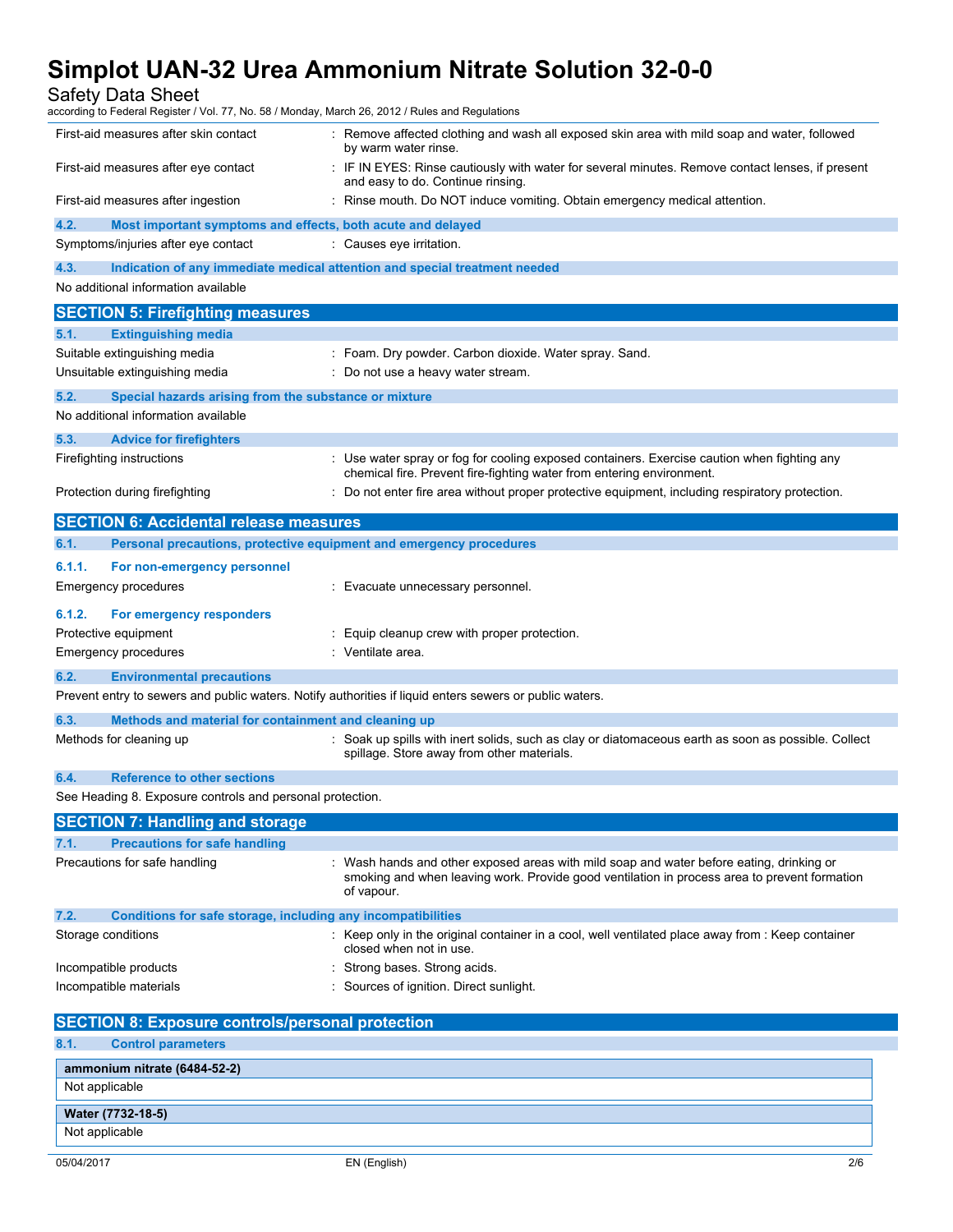Safety Data Sheet

according to Federal Register / Vol. 77, No. 58 / Monday, March 26, 2012 / Rules and Regulations

| urea (57-13-6) (57-13-6) |  |
|--------------------------|--|
| Not applicable           |  |

| 8.2.<br><b>Exposure controls</b>                              |                                                                                                                                                                                                                                   |  |  |
|---------------------------------------------------------------|-----------------------------------------------------------------------------------------------------------------------------------------------------------------------------------------------------------------------------------|--|--|
| Personal protective equipment                                 | : Avoid all unnecessary exposure.                                                                                                                                                                                                 |  |  |
| Hand protection                                               | : Wear protective gloves.                                                                                                                                                                                                         |  |  |
| Eye protection                                                | : Chemical goggles or safety glasses.                                                                                                                                                                                             |  |  |
| Respiratory protection                                        | : Wear appropriate mask.                                                                                                                                                                                                          |  |  |
| Other information                                             | : Do not eat, drink or smoke during use.                                                                                                                                                                                          |  |  |
| <b>SECTION 9: Physical and chemical properties</b>            |                                                                                                                                                                                                                                   |  |  |
| 9.1.<br>Information on basic physical and chemical properties |                                                                                                                                                                                                                                   |  |  |
| Physical state                                                | : Liquid                                                                                                                                                                                                                          |  |  |
| Colour                                                        | : Colourless Commonly dyed blue or green                                                                                                                                                                                          |  |  |
| Odour                                                         | There may be no odour warning properties, odour is subjective and inadequate to warn of<br>overexposure.<br>Mixture contains one or more component(s) which have the following odour(s):<br>Odourless In moist air: Ammonia odour |  |  |
| Odour threshold                                               | No data available                                                                                                                                                                                                                 |  |  |
| рH                                                            | $: 6.5 - 7$                                                                                                                                                                                                                       |  |  |
| Melting point                                                 | : No data available                                                                                                                                                                                                               |  |  |
| Freezing point                                                | : No data available                                                                                                                                                                                                               |  |  |
| Boiling point                                                 | : 122 $^{\circ}$ C                                                                                                                                                                                                                |  |  |
| Flash point                                                   | : Non-flammable                                                                                                                                                                                                                   |  |  |
| Relative evaporation rate (butylacetate=1)                    | : No data available                                                                                                                                                                                                               |  |  |
| Flammability (solid, gas)                                     | : No data available                                                                                                                                                                                                               |  |  |
| Explosive limits                                              | : No data available                                                                                                                                                                                                               |  |  |
| <b>Explosive properties</b>                                   | : No data available                                                                                                                                                                                                               |  |  |
| Oxidising properties                                          | : No data available                                                                                                                                                                                                               |  |  |
| Vapour pressure                                               | No data available                                                                                                                                                                                                                 |  |  |
| Relative density                                              | No data available                                                                                                                                                                                                                 |  |  |
| Relative vapour density at 20 °C                              | No data available                                                                                                                                                                                                                 |  |  |
| Solubility                                                    | : Complete.<br>Water: Solubility in water of component(s) of the mixture :<br>• ammonium nitrate: 190 g/100ml • urea (57-13-6): 100 g/100ml                                                                                       |  |  |
| Log Pow                                                       | : No data available                                                                                                                                                                                                               |  |  |
| Auto-ignition temperature                                     | No data available                                                                                                                                                                                                                 |  |  |
| Decomposition temperature                                     | : No data available                                                                                                                                                                                                               |  |  |
| Viscosity                                                     | : No data available                                                                                                                                                                                                               |  |  |
| Viscosity, kinematic                                          | : No data available                                                                                                                                                                                                               |  |  |
| Viscosity, dynamic                                            | : No data available                                                                                                                                                                                                               |  |  |
| <b>Other information</b><br>9.2.                              |                                                                                                                                                                                                                                   |  |  |
| No additional information available                           |                                                                                                                                                                                                                                   |  |  |

|                  | <b>SECTION 10: Stability and reactivity</b> |
|------------------|---------------------------------------------|
| 10.1.            | <b>Reactivity</b>                           |
|                  | No additional information available         |
| 10.2.            | <b>Chemical stability</b>                   |
| Stable.          |                                             |
| 10.3.            | <b>Possibility of hazardous reactions</b>   |
| Not established. |                                             |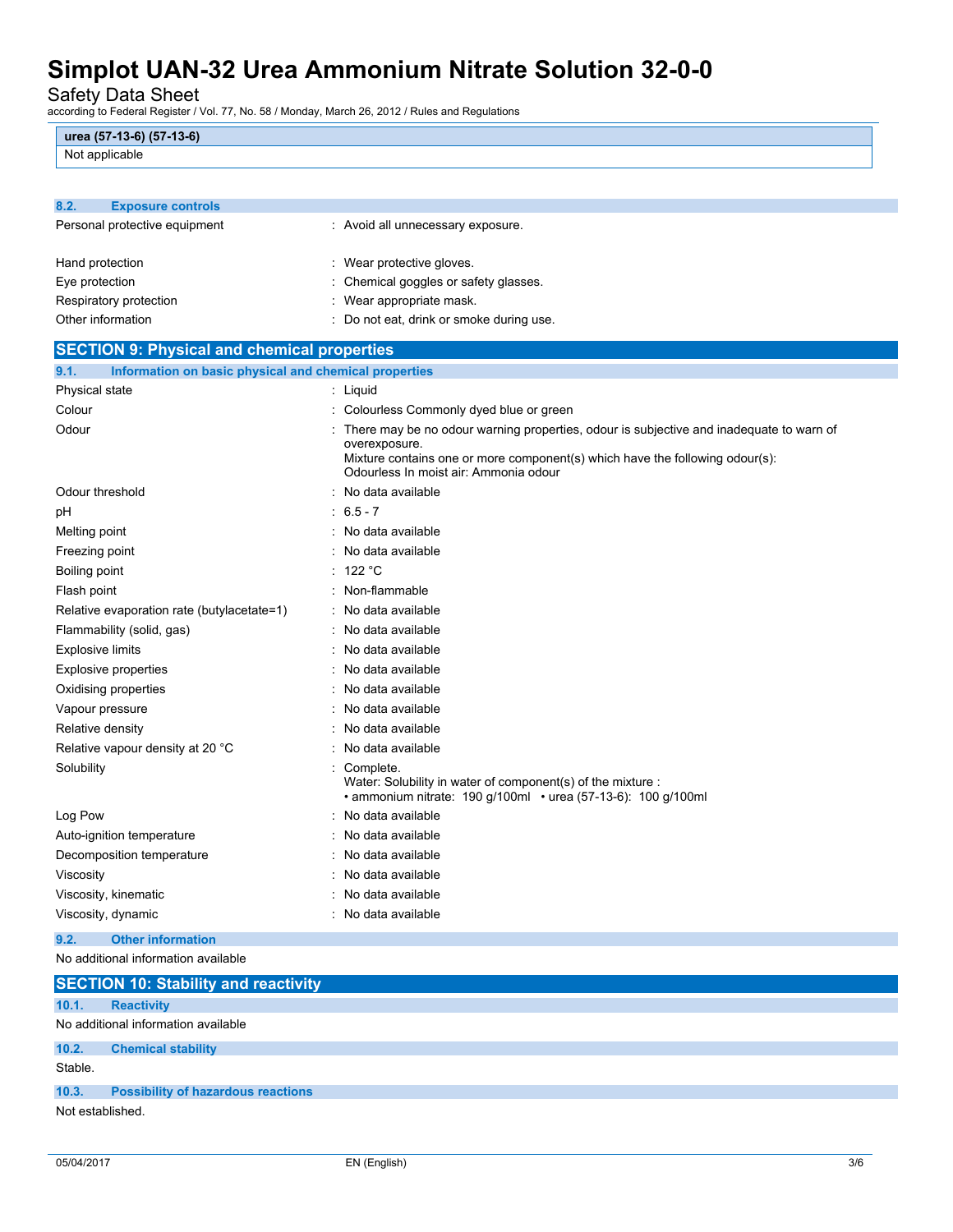Safety Data Sheet

according to Federal Register / Vol. 77, No. 58 / Monday, March 26, 2012 / Rules and Regulations

#### **10.4. Conditions to avoid**

Heat and sources of ignition. Direct sunlight. Extremely high or low temperatures.

#### **10.5. Incompatible materials**

organic material. Oxidizers. Strong acids. Strong bases.

**10.6. Hazardous decomposition products**

Extremely high temperatures. Ammonia, POx and NOx. fume. Carbon monoxide. Carbon dioxide.

### **SECTION 11: Toxicological information**

**11.1. Information on toxicological effects**

Acute toxicity in the contract of the contract of the contract of the contract of the contract of the contract of the contract of the contract of the contract of the contract of the contract of the contract of the contract

| ammonium nitrate (6484-52-2)                           |                                                                                                                       |  |
|--------------------------------------------------------|-----------------------------------------------------------------------------------------------------------------------|--|
| LD50 oral rat                                          | 4820 mg/kg (Rat)                                                                                                      |  |
| LD50 dermal rabbit                                     | > 3000 mg/kg (Rabbit)                                                                                                 |  |
| ATE US (oral)                                          | 4820.000 mg/kg bodyweight                                                                                             |  |
| urea (57-13-6) (57-13-6)                               |                                                                                                                       |  |
| LD50 oral rat                                          | 8471 mg/kg (Rat; OECD 401: Acute Oral Toxicity; Literature study; 14300 mg/kg bodyweight;<br>Rat: Experimental value) |  |
| LD50 dermal rat                                        | > 3200 mg/kg (Rat; Literature study)                                                                                  |  |
| LD50 dermal rabbit                                     | > 21000 mg/kg (Rabbit; Literature study)                                                                              |  |
| ATE US (oral)                                          | 8471.000 mg/kg bodyweight                                                                                             |  |
| Skin corrosion/irritation                              | : Not classified                                                                                                      |  |
|                                                        | pH: 6.5 - 7                                                                                                           |  |
| Serious eye damage/irritation                          | : Causes eye irritation.                                                                                              |  |
|                                                        | pH: 6.5 - 7                                                                                                           |  |
| Respiratory or skin sensitisation                      | Not classified                                                                                                        |  |
| Germ cell mutagenicity                                 | Not classified                                                                                                        |  |
|                                                        | Based on available data, the classification criteria are not met                                                      |  |
| Carcinogenicity                                        | Not classified                                                                                                        |  |
| Reproductive toxicity                                  | : Not classified                                                                                                      |  |
|                                                        | Based on available data, the classification criteria are not met                                                      |  |
| Specific target organ toxicity (single exposure)       | : Not classified                                                                                                      |  |
| Specific target organ toxicity (repeated<br>exposure)  | : Not classified                                                                                                      |  |
| Aspiration hazard                                      | : Not classified                                                                                                      |  |
| Potential adverse human health effects and<br>symptoms | : Based on available data, the classification criteria are not met.                                                   |  |
| Symptoms/injuries after eye contact                    | : Causes eye irritation.                                                                                              |  |

### **SECTION 12: Ecological information**

**12.1. Toxicity**

| ammonium nitrate (6484-52-2)  |                                                           |  |  |
|-------------------------------|-----------------------------------------------------------|--|--|
| LC50 fish 1                   | 74 mg/l (48 h; Cyprinus carpio; Lethal)                   |  |  |
| EC50 Daphnia 1                | 555 mg/l (Daphnia magna)                                  |  |  |
| LC50 fish 2                   | 800 mg/l (3.9 h; Pisces)                                  |  |  |
| TLM fish 1                    | 100 - 1000,96 h; Pisces                                   |  |  |
| TLM other aquatic organisms 1 | 100 - 1000.96 h                                           |  |  |
| Threshold limit algae 1       | 83 mg/l (Scenedesmus quadricauda; Growth rate)            |  |  |
| urea (57-13-6) (57-13-6)      |                                                           |  |  |
| LC50 fish 1                   | > 6810 mg/l (96 h; Leuciscus idus; Nominal concentration) |  |  |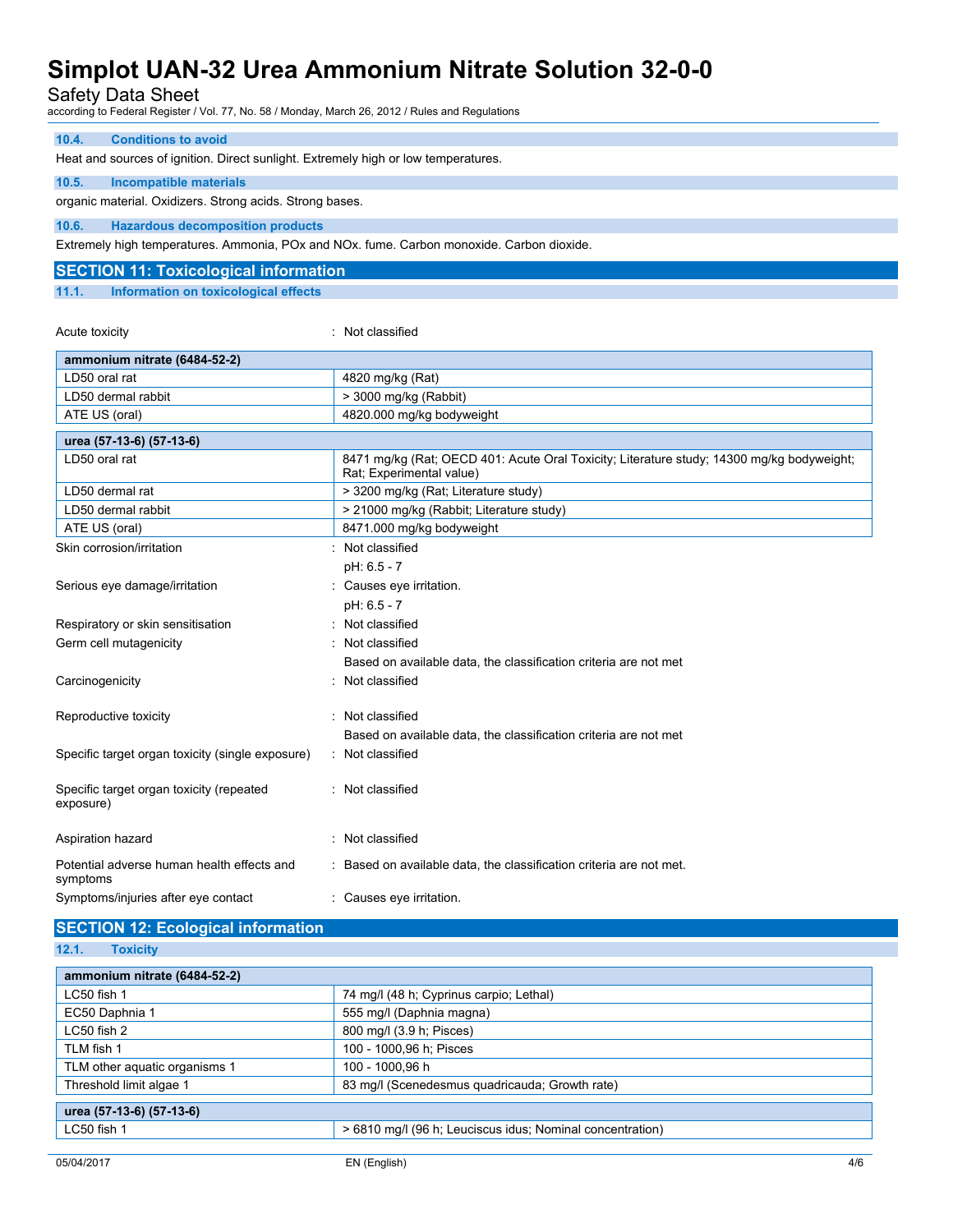Safety Data Sheet

according to Federal Register / Vol. 77, No. 58 / Monday, March 26, 2012 / Rules and Regulations

| urea (57-13-6) (57-13-6)                  |                                                            |  |  |
|-------------------------------------------|------------------------------------------------------------|--|--|
| EC50 Daphnia 1                            | > 10000 mg/l (48 h; Daphnia magna; Nominal concentration)  |  |  |
| $LC50$ fish 2                             | 17500 mg/l (96 h; Poecilia reticulata)                     |  |  |
| EC50 Daphnia 2                            | > 10000 mg/l (24 h; Daphnia magna)                         |  |  |
| TLM fish 1                                | 17500 ppm (96 h; Poecilia reticulata)                      |  |  |
| Threshold limit other aguatic organisms 1 | 120000 mg/l (16 h; Bacteria; Toxicity test)                |  |  |
| Threshold limit other aquatic organisms 2 | > 10000 mg/l (Pseudomonas putida)                          |  |  |
| Threshold limit algae 1                   | > 10000 mg/l (168 h; Scenedesmus quadricauda; Growth rate) |  |  |
| Threshold limit algae 2                   | 47 mg/l (192 h; Microcystis aeruginosa; Growth rate)       |  |  |

#### **12.2. Persistence and degradability**

**12.3. Bioaccumulative potential**

| Simplot UAN-32 Urea Ammonium Nitrate Solution 32-0-0 |                                                                     |  |  |
|------------------------------------------------------|---------------------------------------------------------------------|--|--|
| Persistence and degradability                        | Not established.                                                    |  |  |
| ammonium nitrate (6484-52-2)                         |                                                                     |  |  |
| Persistence and degradability                        | Biodegradable in water. Biodegradable in the soil. Not established. |  |  |
| Water (7732-18-5)                                    |                                                                     |  |  |
| Persistence and degradability                        | Not established.                                                    |  |  |
| urea (57-13-6) (57-13-6)                             |                                                                     |  |  |
| Persistence and degradability                        | Inherently biodegradable. Hydrolysis in water. Not established.     |  |  |
| ThOD                                                 | $0.27$ g $O2/g$ substance                                           |  |  |

| Simplot UAN-32 Urea Ammonium Nitrate Solution 32-0-0                           |                                                                    |  |  |
|--------------------------------------------------------------------------------|--------------------------------------------------------------------|--|--|
| Bioaccumulative potential                                                      | Not established.                                                   |  |  |
| ammonium nitrate (6484-52-2)                                                   |                                                                    |  |  |
| Log Pow                                                                        | $-3.1$                                                             |  |  |
| Bioaccumulation: not applicable. Not established.<br>Bioaccumulative potential |                                                                    |  |  |
| Water (7732-18-5)                                                              |                                                                    |  |  |
| Bioaccumulative potential                                                      | Not established.                                                   |  |  |
| urea (57-13-6) (57-13-6)                                                       |                                                                    |  |  |
| BCF fish 1                                                                     | 1 (72 h; Brachydanio rerio; Fresh water)                           |  |  |
| BCF other aquatic organisms 1                                                  | 11700 (Chlorella sp.)                                              |  |  |
| Log Pow                                                                        | < -1.73 (Experimental value; EU Method A.8: Partition Coefficient) |  |  |
| Bioaccumulative potential                                                      | Bioaccumulation: not applicable. Not established.                  |  |  |

#### **12.4. Mobility in soil**

No additional information available

### **12.5. Other adverse effects** Effect on the global warming : No known ecological damage caused by this product. Other information  $\cdot$  Avoid release to the environment.

| <b>SECTION 13: Disposal considerations</b>                  |                                                                                                                |
|-------------------------------------------------------------|----------------------------------------------------------------------------------------------------------------|
| 13.1.<br>Waste treatment methods                            |                                                                                                                |
| Waste disposal recommendations<br>Ecology - waste materials | Dispose in a safe manner in accordance with local/national regulations.<br>: Avoid release to the environment. |

### **SECTION 14: Transport information**

#### **Department of Transportation (DOT)**

In accordance with DOT

Not regulated for transport

#### **TDG**

No additional information available